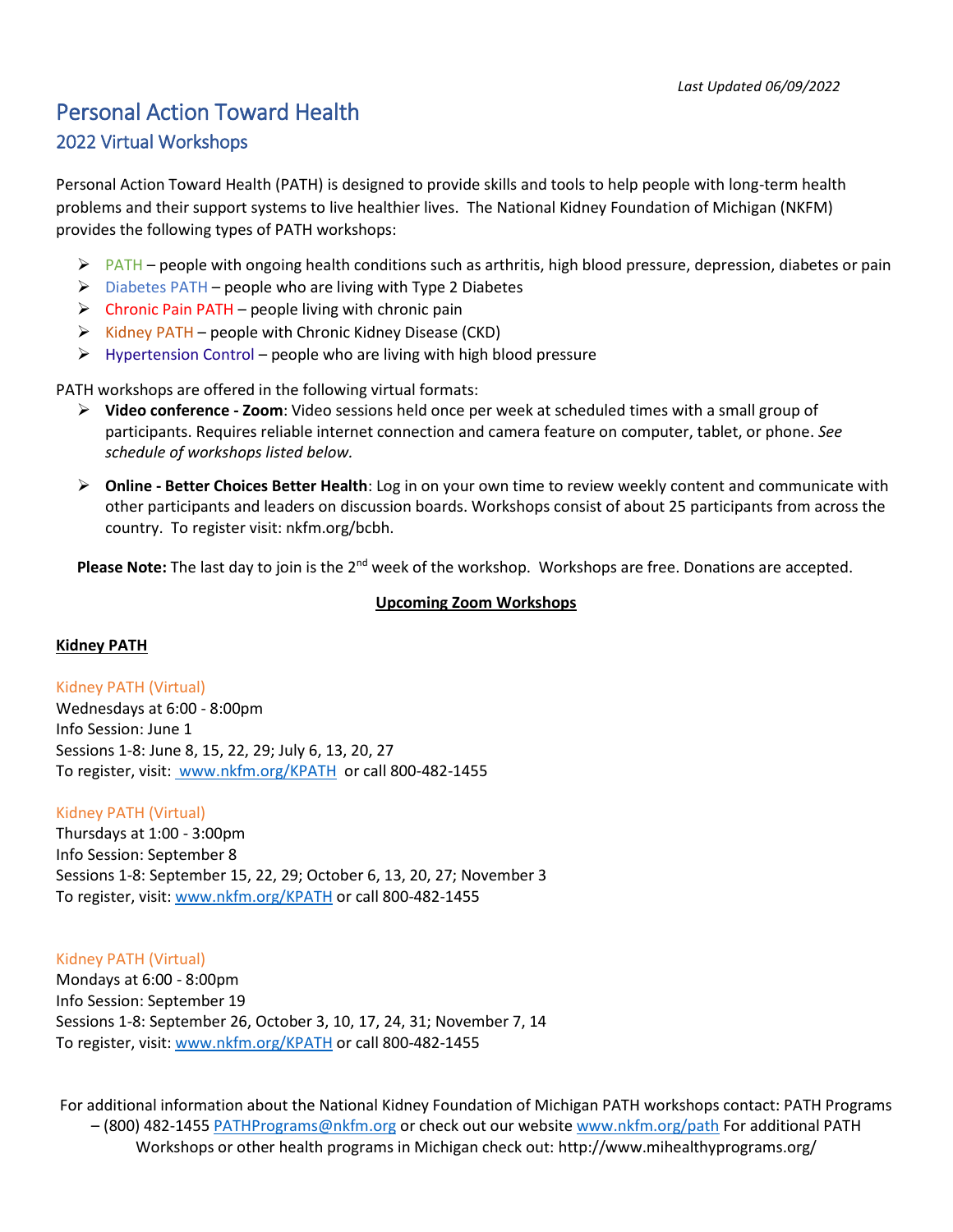# **Diabetes PATH**

Diabetes PATH Virtual Thursdays 10:00 am-12:00 pm Info Session: August 18 Session 1-6: August 25, September 1, 8, 15, 22, 29 To register contact: Ascension: 248-849-5752

## **Chronic Pain PATH**

Chronic Pain PATH Tuesdays 6:00 pm-8:00 pm Info Session: June 7 Session 1-6: June 14, 21, 28, July 5, 12, 19 To register contact Beaumont: [http://classes.beaumont.org](http://classes.beaumont.org/)

Chronic Pain PATH Tuesdays, 1pm-3pm Session 1 -6: July 26, August 2, 9, 16, 23, 30 To register contact: Joely Lyons a[t jlyons@jfsdetroit.org](mailto:jlyons@jfsdetroit.org) or call 1-248-592-1995

## Chronic Pain PATH \***In-Person**\*

Mondays, 1pm-3:30pm Sessions 1 – 6: July 18, 25, August 1, 8, 15, 22 Location: Ford Senior Center, 6750 Troy St, Taylor, MI 48180 To register contact: [PATHprograms@nkfm.org](mailto:PATHprograms@nkfm.org) or 800-482-1455 ext 2320

Additional classes for 2022 are being scheduled. Please contact NKFM to locate a Chronic Pain PATH class near you.

## **PATH**

## PATH

Please contact NKFM to locate a PATH class near you or to be referred to an online version of this program.

#### **Hypertension Control**

## Hypertension Control

Please contact NKFM to locate a HTN control class near you or to be referred to an online version of this program.

For additional information about the National Kidney Foundation of Michigan PATH workshops contact: PATH Programs – (800) 482-1455 [PATHPrograms@nkfm.org](mailto:PATHPrograms@nkfm.org) or check out our websit[e www.nkfm.org/path](http://www.nkfm.org/path) For additional PATH Workshops or other health programs in Michigan check out: http://www.mihealthyprograms.org/